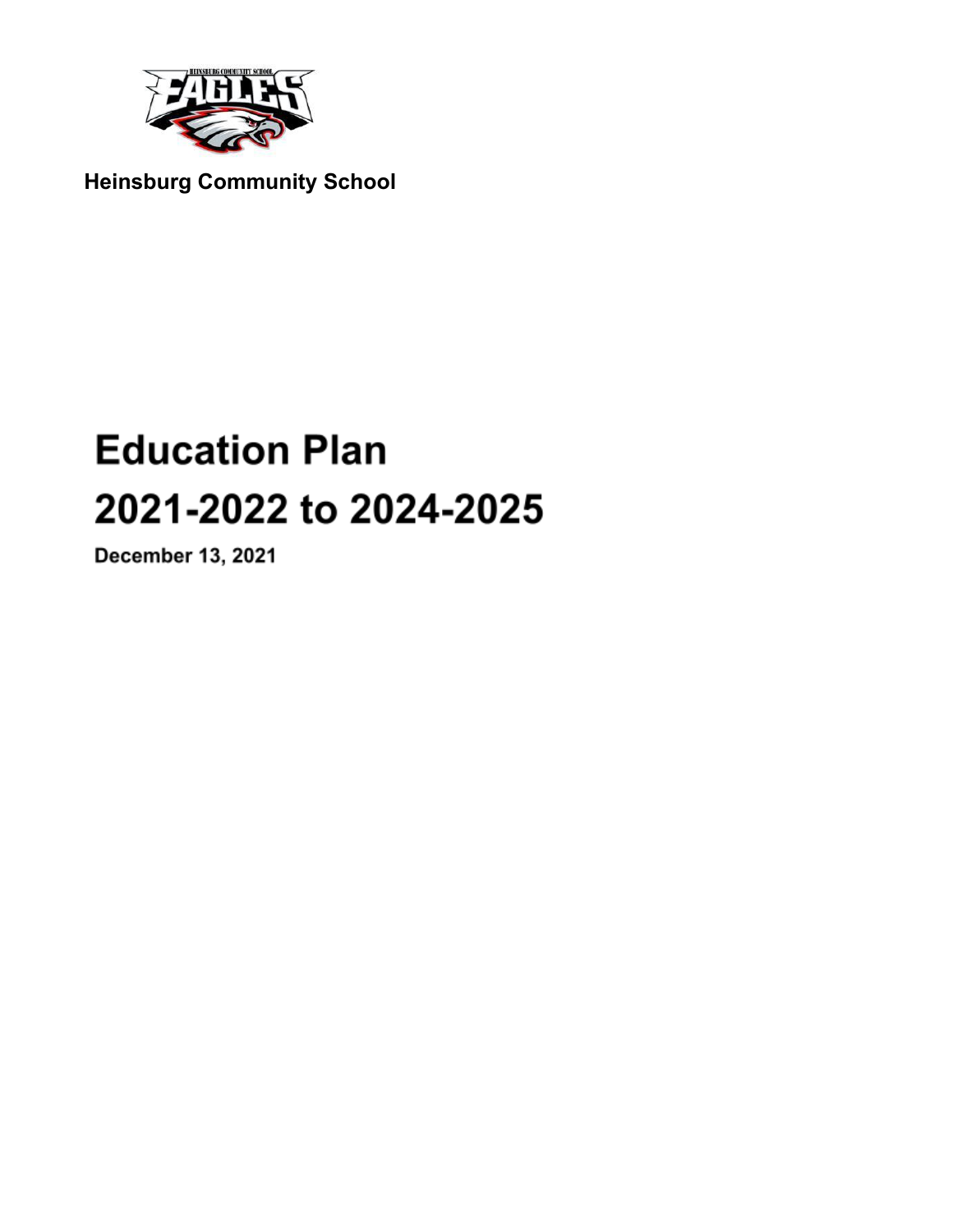

# **TABLE OF CONTENTS**

| Mission Statement, Motto, Vision, Values, and Division Goals                                                                          | 3  |
|---------------------------------------------------------------------------------------------------------------------------------------|----|
| Contextual Information and Stakeholder Engagement                                                                                     | 4  |
| <b>Profile of Division Schools</b>                                                                                                    | 5  |
| Goal One: St. Paul Education students are successful.                                                                                 | 6  |
| Goal Two: First Nations, Métis, and Inuit students attending St. Paul Education schools are<br>successful.                            |    |
| Goal Three: St. Paul Education has excellent teachers, school leaders, and school authority<br>leaders.                               | 8  |
| Goal Four: St. Paul Education governance and management is based on continuous<br>improvement and responsive to diverse stakeholders. | 9  |
| <b>Goal Five: Wellness</b>                                                                                                            | 10 |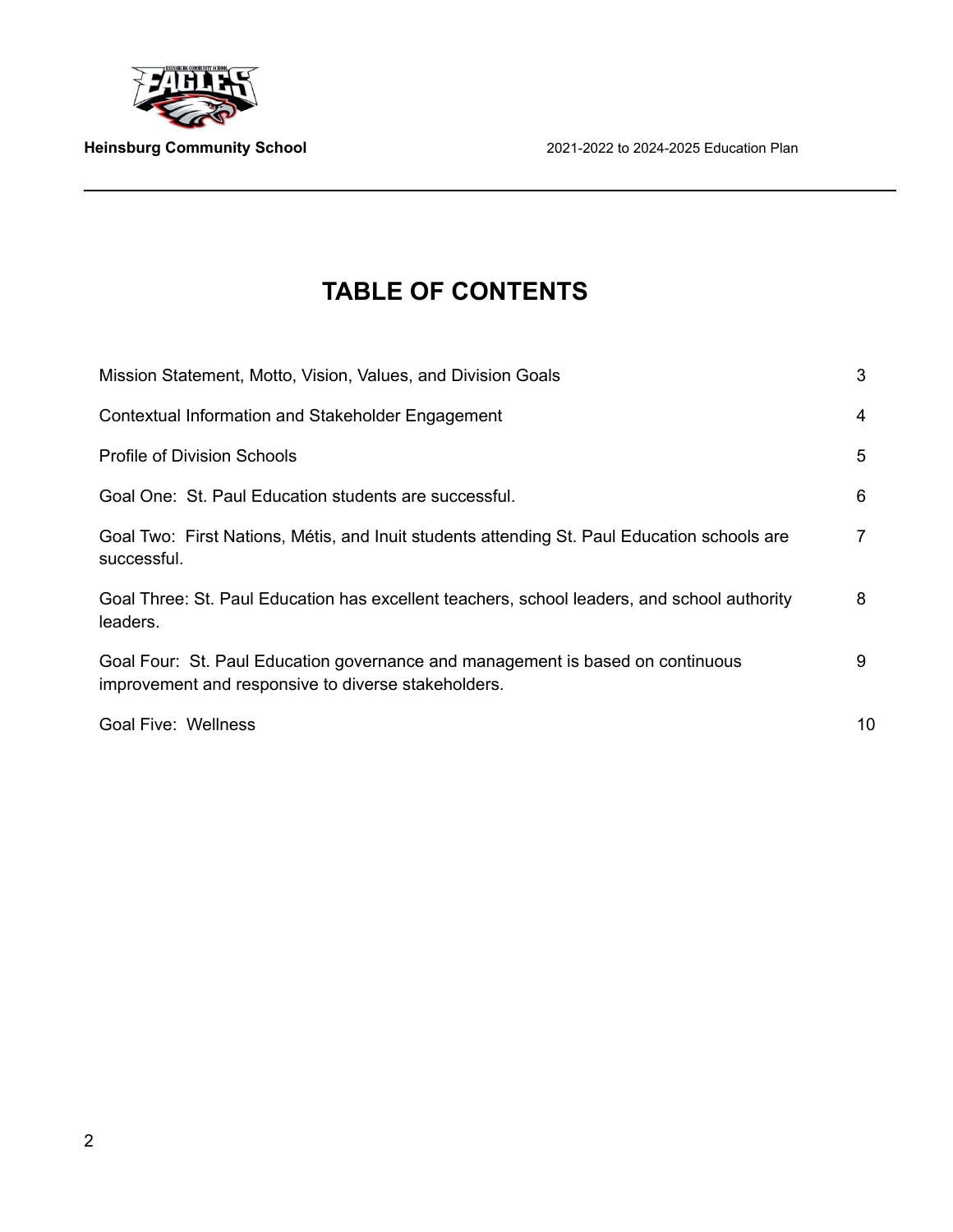

## **MISSION STATEMENT:**

Heinsburg Community School in cooperation with parents and our communities provide educational opportunities and challenges for our youth. In a safe and caring environment, we promote personal growth and development for all our members.

# **MOTTO:**

Together We Achieve

# **VISION:**

Our students are ethical citizens, critical thinkers, and leaders of tomorrow.

# **VALUES:**

At Heinsburg Community School We Value:

- A sense of community where everyone feels welcome and worthwhile.
- Active participation in the learning process by all members.
- A commitment to learning and personal growth.
- Communication between students, teachers, parents, and the communities at large.
- Our youth as our future.

We honour our students' Indigenous identity and work hard to allow our children opportunities to show their knowledge and pride in being First Nations people. We always welcome parents, grandparents and Elders into the school to help us grow.

# **DIVISION GOALS:**

- 1) Improving student achievement
- 2) Building quality relationships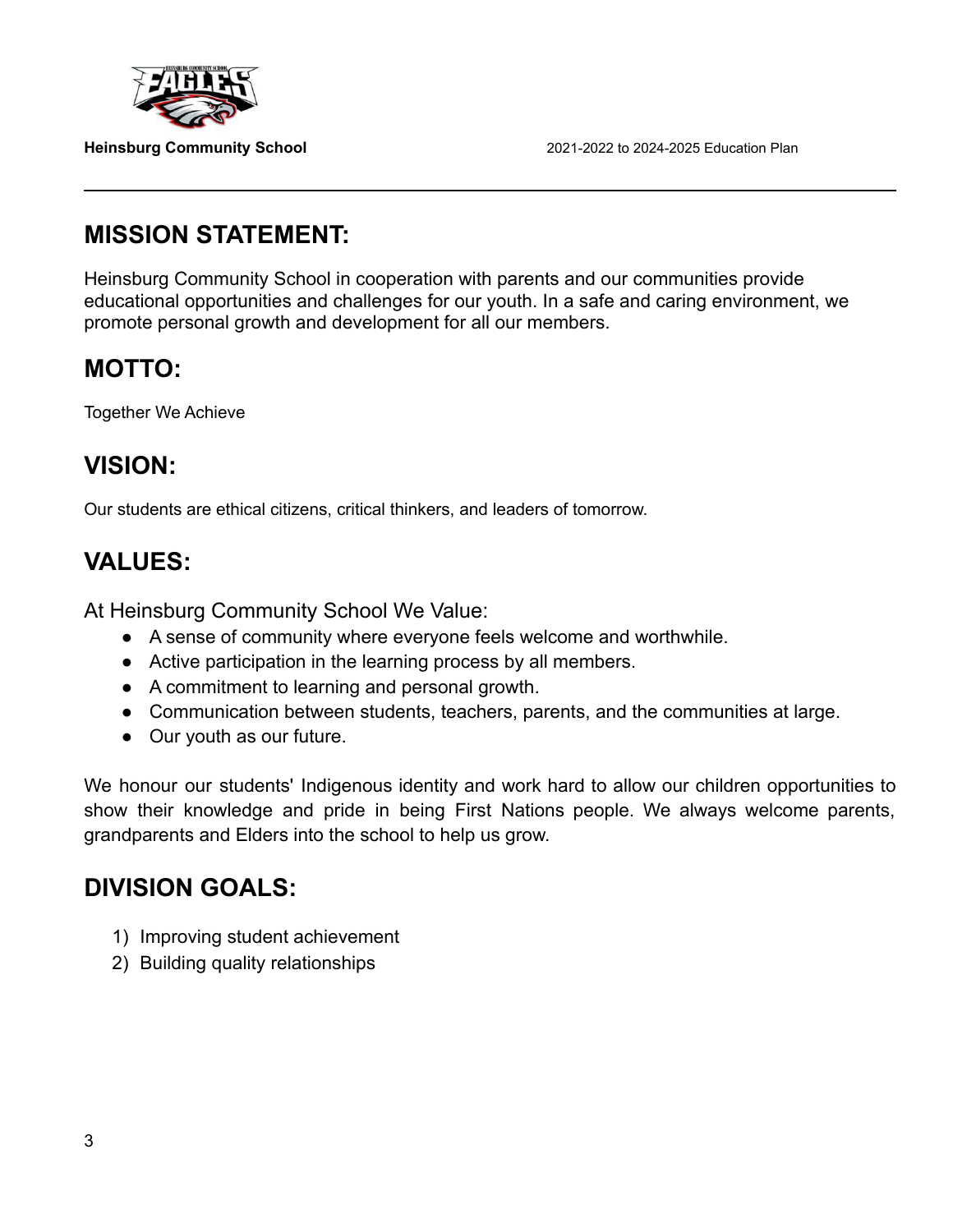

# **CONTEXTUAL INFORMATION and STAKEHOLDER ENGAGEMENT:**

Heinsburg Community School is located in the hamlet of Heinsburg, Alberta. HCS is the most eastern school of St. Paul School Division. Typically, the school serves approximately 150 students annually. Students attending Heinsburg Community School reside on the Frog Lake First Nations, with few from other nearby communities. The staff consists of 12 teachers, 6 educational assistants, 1 Cree instructor, 1 Learning Commons Facilitator, 1 secretary, 1 Family Liaison Support Worker and 1.5 custodians.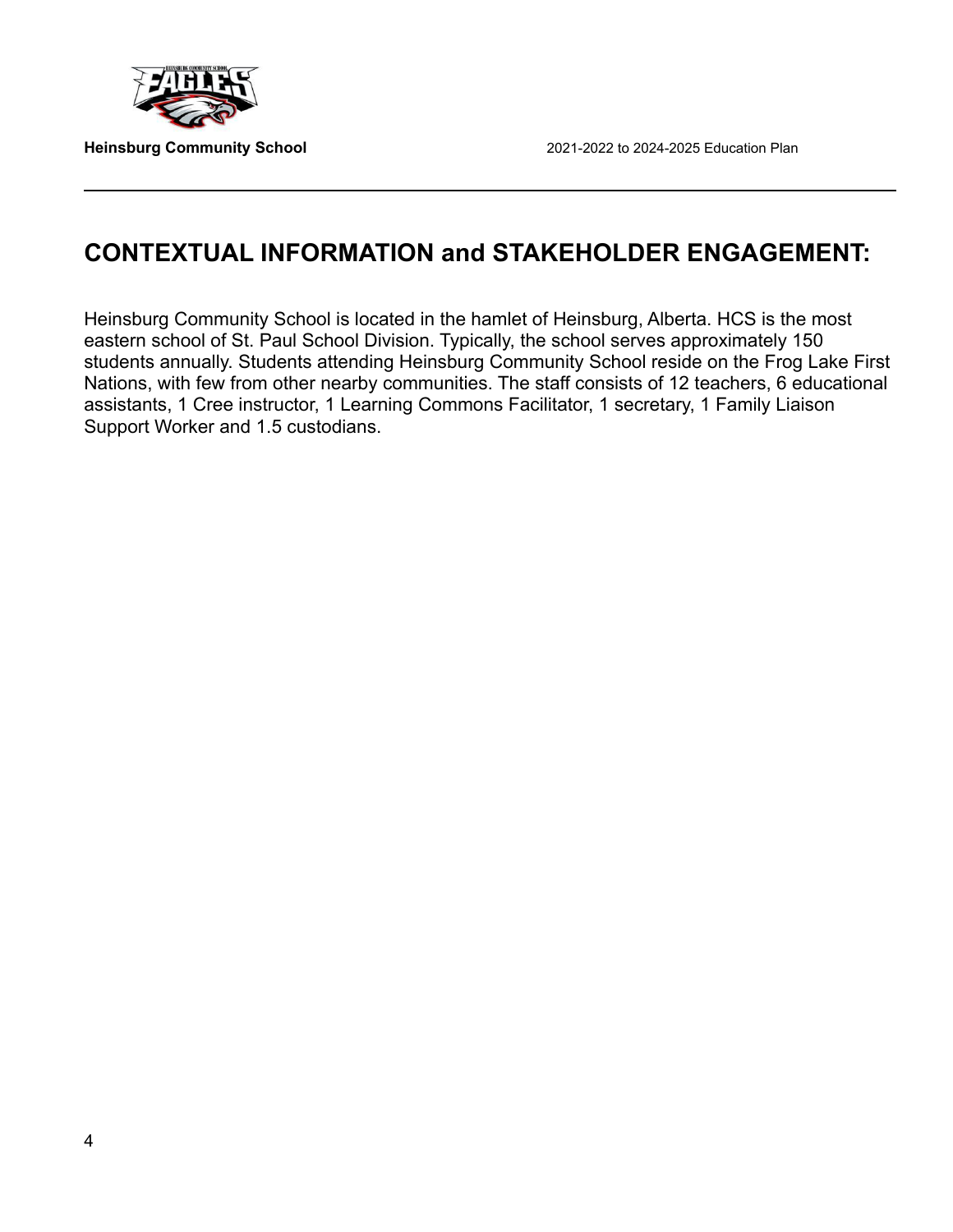

### **Goal One: Heinsburg Community School students are successful**

**Outcome: The growth and success of every student is supported from ECS through Grade 12**

### **Required Provincial Measure: Student Learning Engagement**

Percentage of teachers, parents and students who agree that students are engaged in their learning at school.

|         | Heinsburg<br>Community<br>School | St. Paul<br>Education | Province | HCS results are overall below the provincial<br>average.<br>Results are coming from teacher input as there                                                   |
|---------|----------------------------------|-----------------------|----------|--------------------------------------------------------------------------------------------------------------------------------------------------------------|
| Overall | 75.2                             | 81.8                  | 85.6     | were not enough parent responses to calculate<br>and student response is above provincial average.                                                           |
| Parent  | n/a                              | 82.1                  | 89.0     |                                                                                                                                                              |
| Student | 76.1                             | 70.5                  | 71.8     | The Nation in which our students reside were in<br>and out of lock down several times during this past                                                       |
| Teacher | 74.3                             | 92.8                  | 96.0     | year with buses not running to or from school.<br>Internet access is not available to all students and<br>at home learning was difficult with the lockdowns. |

### **Required Provincial Measure: Access to Supports and Services**

The percentage of teachers, parents and students who agree that students have access to the appropriate supports and services at school.

|         | Heinsburg<br>Community<br>School | St. Paul<br>Education | Province | HCS results are above provincial average. We<br>are pleased with the in-school supports that our<br>students have access to from academic support, |
|---------|----------------------------------|-----------------------|----------|----------------------------------------------------------------------------------------------------------------------------------------------------|
| Overall | 87.3                             | 80.9                  | 82.6     | to career and program counselling, to personal<br>and mental health counselling. Our staff will                                                    |
| Parent  | n/a                              | 71.8                  | 78.9     | continue to be available to support all aspects of                                                                                                 |
| Student | 82.9                             | 78.9                  | 80.2     | our children's wellbeing.                                                                                                                          |
| Teacher | 91.7                             | 92.0                  | 88.7     |                                                                                                                                                    |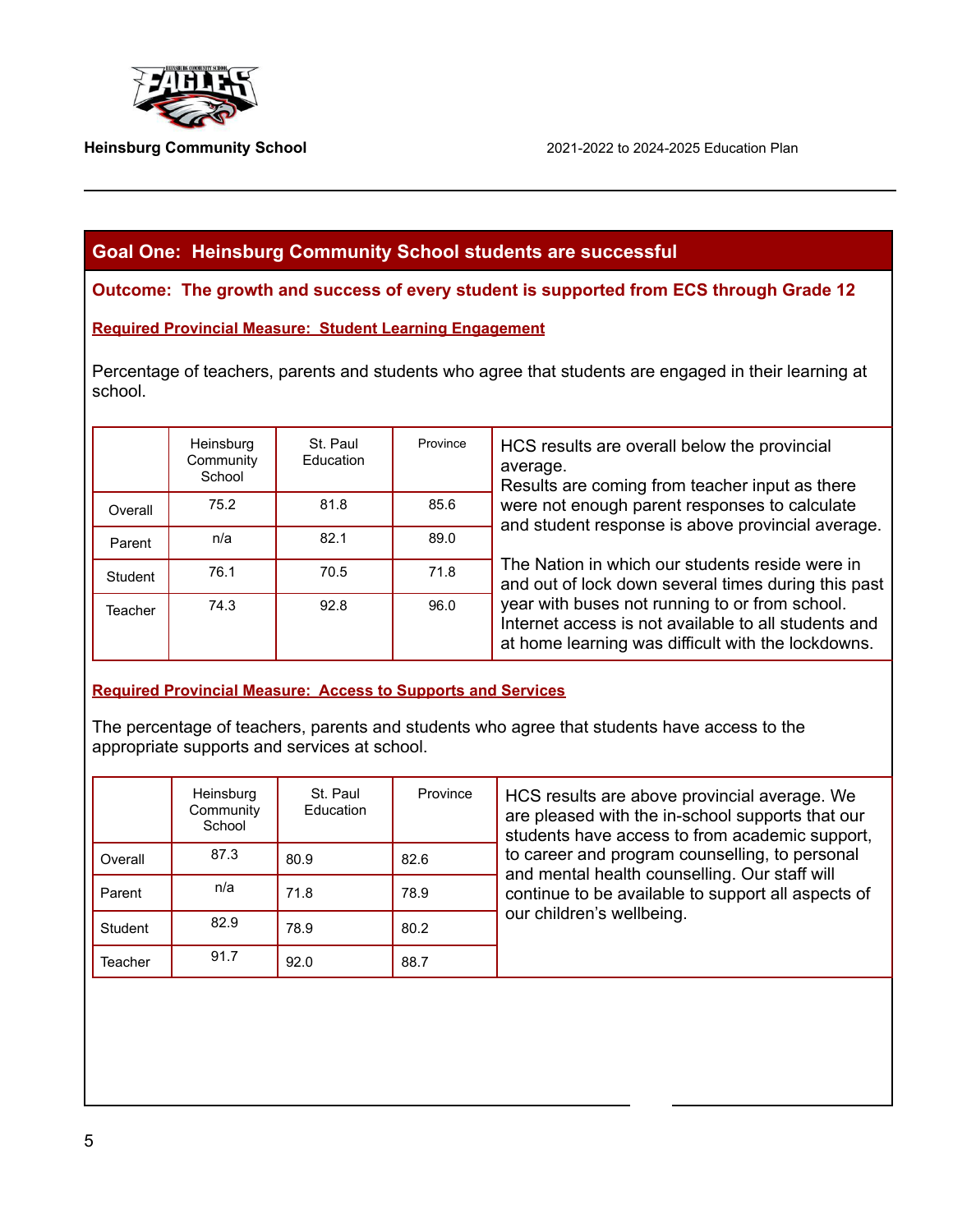

### **Supplemental Provincial Measure: Satisfaction with Program Access** Percentage of teacher, parent and student satisfaction with the accessibility, effectiveness and efficiency of programs and services for students in their community. Alberta 100 100 80 m (80) 60 contact (%) Result(%) 40 40  $20$ 20  $\alpha$  $\Omega$ 2017 2018 2019 2020 2021 2017 2018 2019 2020 2021 - Parent - Overall - Parent - Student -- Teacher - Overall + Student Teacher

Despite our school having a drop in satisfaction of programs and services for students in their community our overall numbers are slightly higher than the provincial average. Heinsburg Community School is not located in the community in which our students reside so it makes it more challenging to access community services. HCS tries to bring programs and services to the school from our Nation but the pandemic has limited our access.

### **Required Provincial Measure: 3 and 5 year High School Completion results**

Percentages of students who completed high school within three and five years of entering Grade 10.



Our three and five year completion rate has increased since last year but is still down from 2019. Spikes and dips in our results are often due to the low number of students registered in certain years. One or two students can significantly skew the graph. Our five year completion rate has increased to 99.7% and we will work to bring up our 3 and 4 year completion rates by using strategies outlined in our High School Redesign plan, having an "in-house" career and school counsellor and individualizing student programming needs.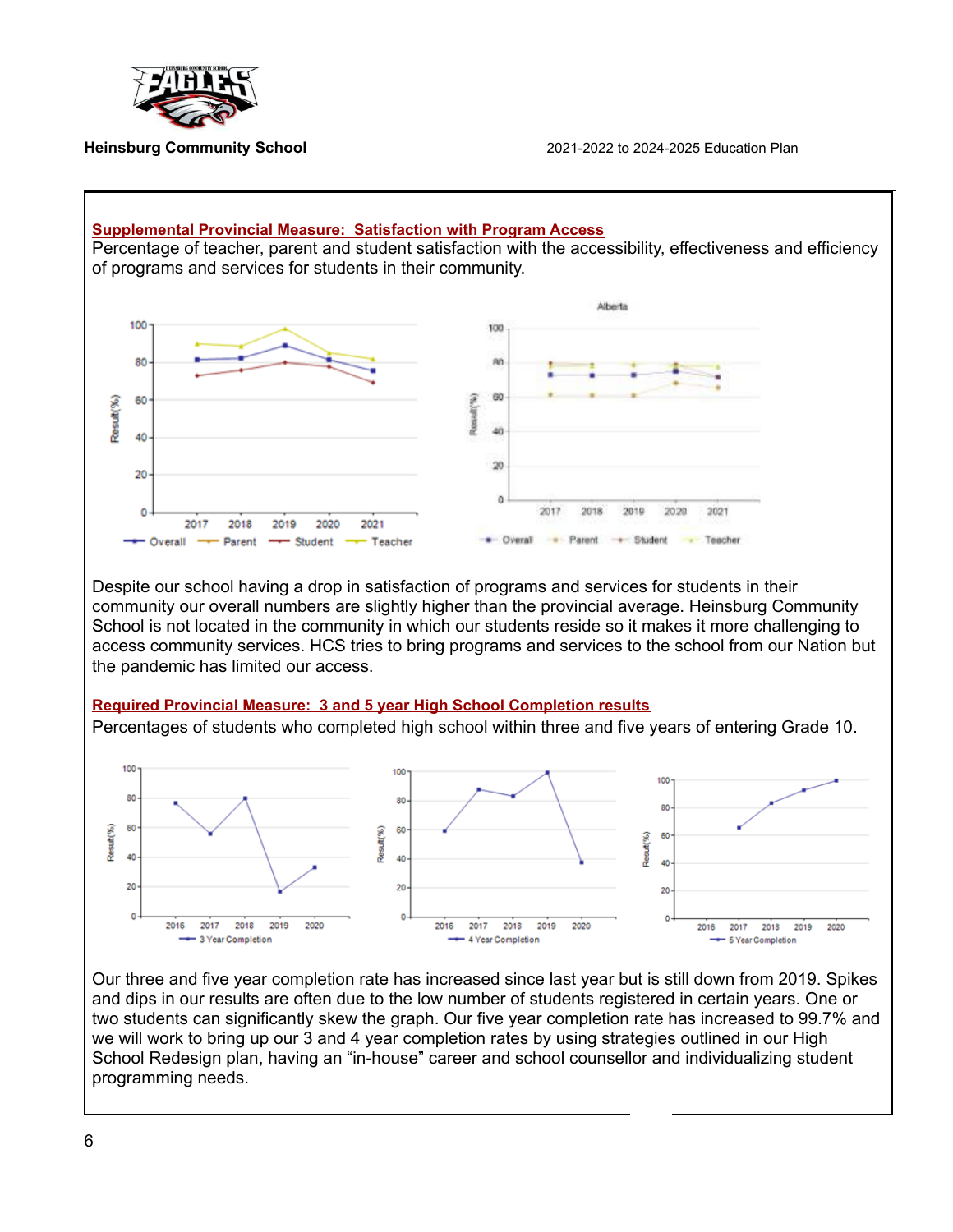

| <b>Strategies</b>                                                                                                                                                                                                                                                                                                                                                                                                                                                                                                                                                                                                                                                                                                                                                                                                    | <b>Measures</b>                                                           |
|----------------------------------------------------------------------------------------------------------------------------------------------------------------------------------------------------------------------------------------------------------------------------------------------------------------------------------------------------------------------------------------------------------------------------------------------------------------------------------------------------------------------------------------------------------------------------------------------------------------------------------------------------------------------------------------------------------------------------------------------------------------------------------------------------------------------|---------------------------------------------------------------------------|
| Provide individual and group counselling through the FSLW<br>program<br>Provide SST support to struggling students through our<br>$\bullet$<br><b>Learning Commons</b><br>Analysis of PAT and Assurance survey results to inform<br>practice<br>Provide students choice in programming<br>$\bullet$<br>Use STAR assessment data to monitor student literacy<br>Prioritize AR programming and testing<br>Track student attendance<br>Provide IPPs where necessary<br>Provide activities which honour our students' Indigenous<br>culture<br>Provide free universal breakfast and lunch<br>Providing a safe, welcoming and caring school atmosphere<br>Participating in high school redesign opportunities (credit<br>$\bullet$<br>recovery, flexible timetabling<br>individual career counselling starting in grade 9 | <b>PAT Results</b><br><b>Assurance Survey</b><br><b>STAR Reading Test</b> |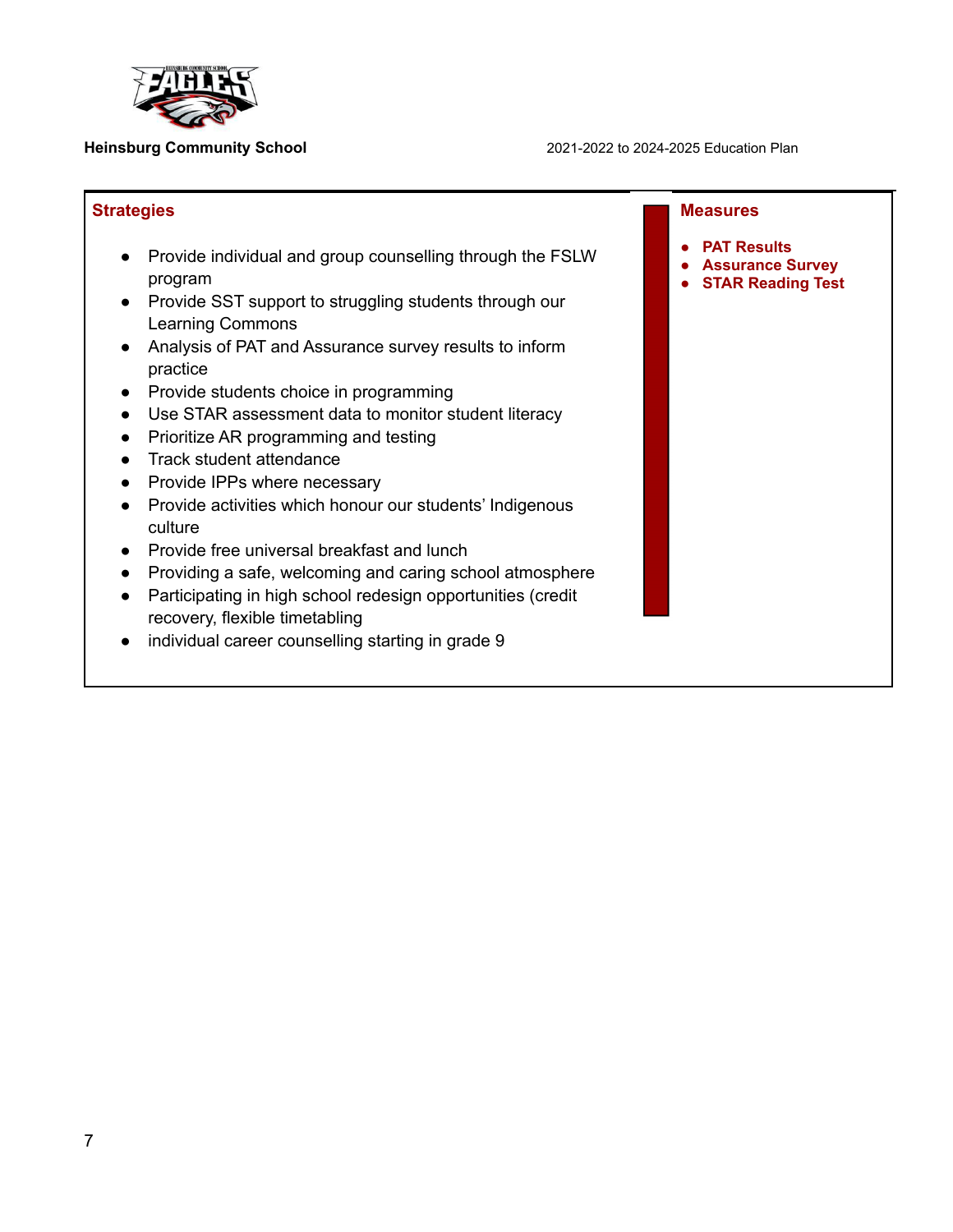

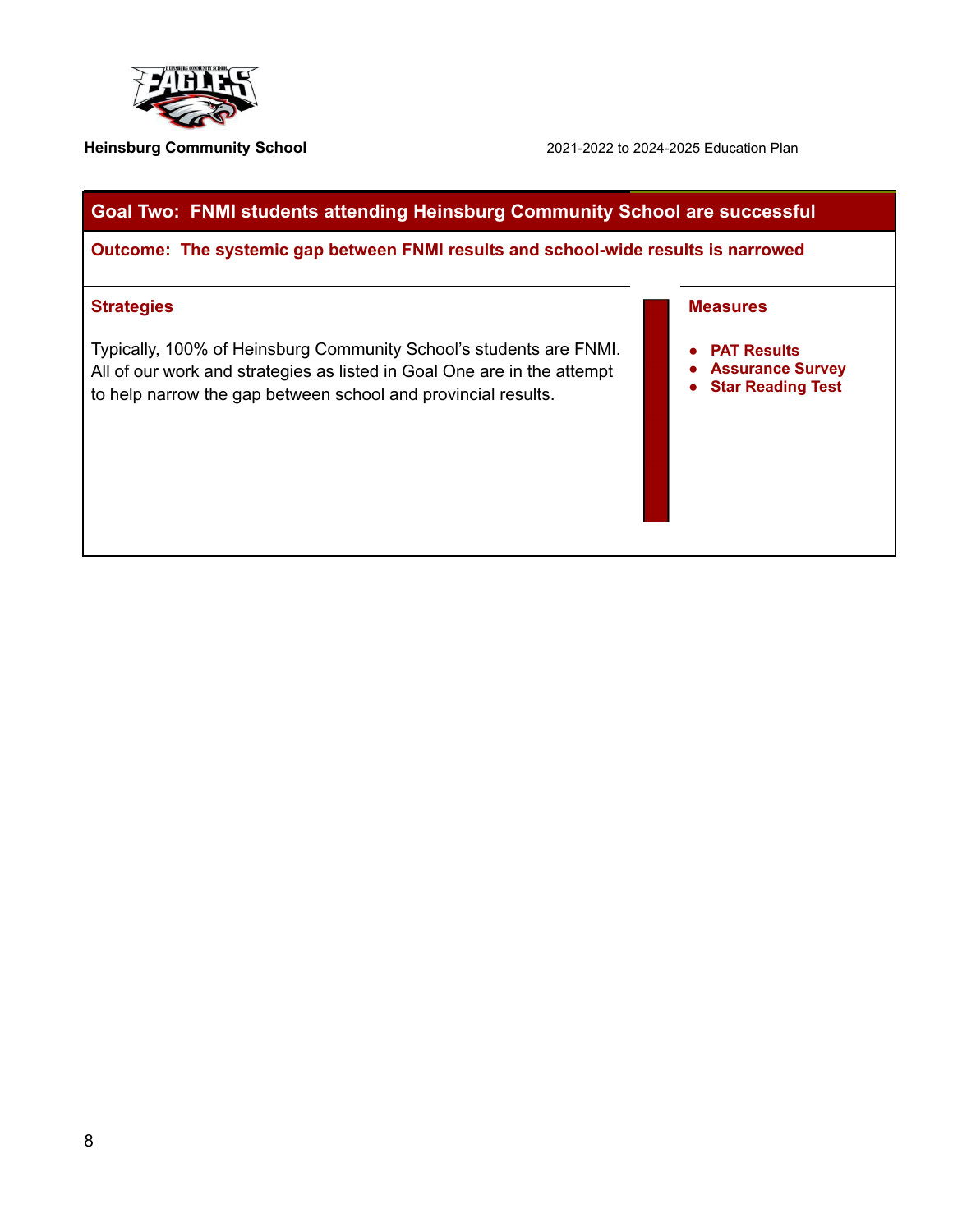



Both students and teachers have noted a decrease in the quality of basic education over the past two years. There has not been equal access to basic education between students in our school and most other schools in the province since the Covid-19 pandemic. The Nation was in and out of lock down, students did not have access to transportation to school, internet access is not consistent for online learning and often parents were unable to consistently pick up, deliver lessons to their children and drop off student assignments for a number of reasons including Nation lock downs.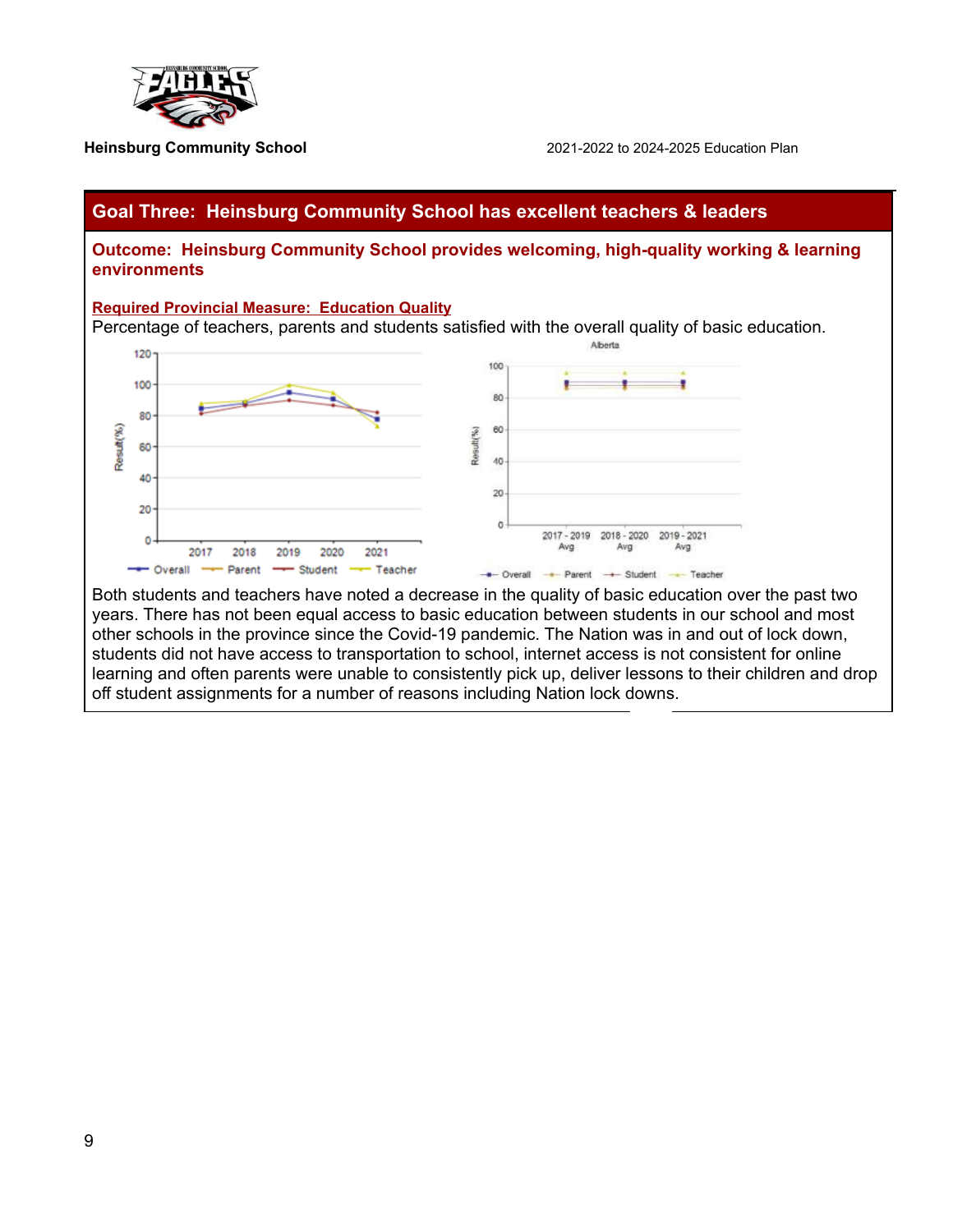

### **Strategies** ● Provide access to quality and appropriate professional development as necessary ● Capacity building within our staff who will support student and staff learning ● Beginning teachers supported with new teacher mentorship and the Beginning Teacher conference ● Quarterly review of school education plans to support continuous improvement, collaboration, coordination of PD, etc. ● Administrators participating in ongoing professional reading and development opportunities ● Open and frequent teaching centered communication between all staff members ● Professional Code of Conduct **Measures ● TQS ● Program of Studies ● Assurance Survey ● Staff Retention**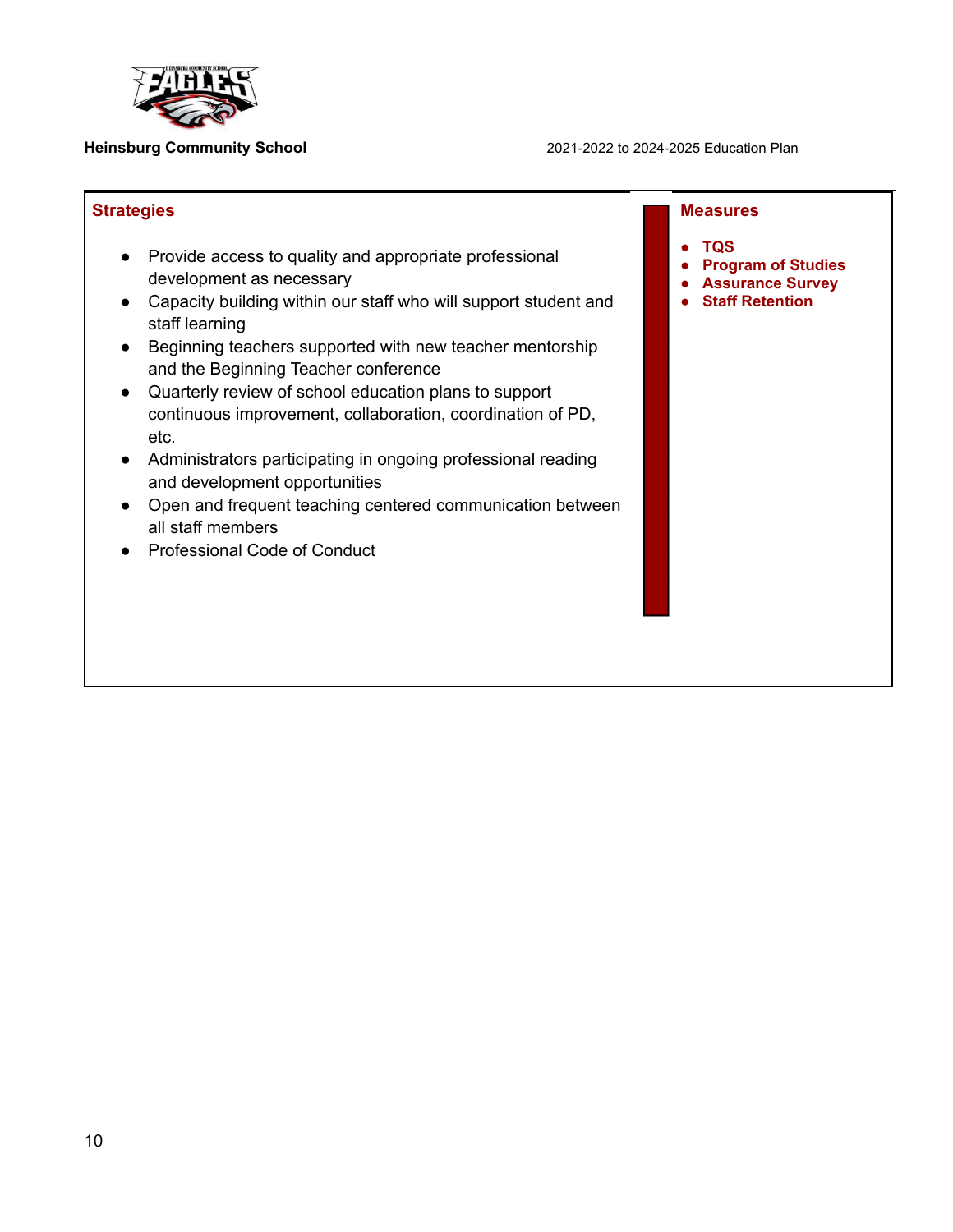





Heinsburg Community School was making gains with parental involvement but we must note a decrease to previous averages. Parent access to the school has been more difficult over the past two years in dealing with the Covid-19 pandemic. Parents and teachers had to rely on phone and internet service to connect with each other which can present challenges. Our Nation was in lock down several times and in-person visitors were limited.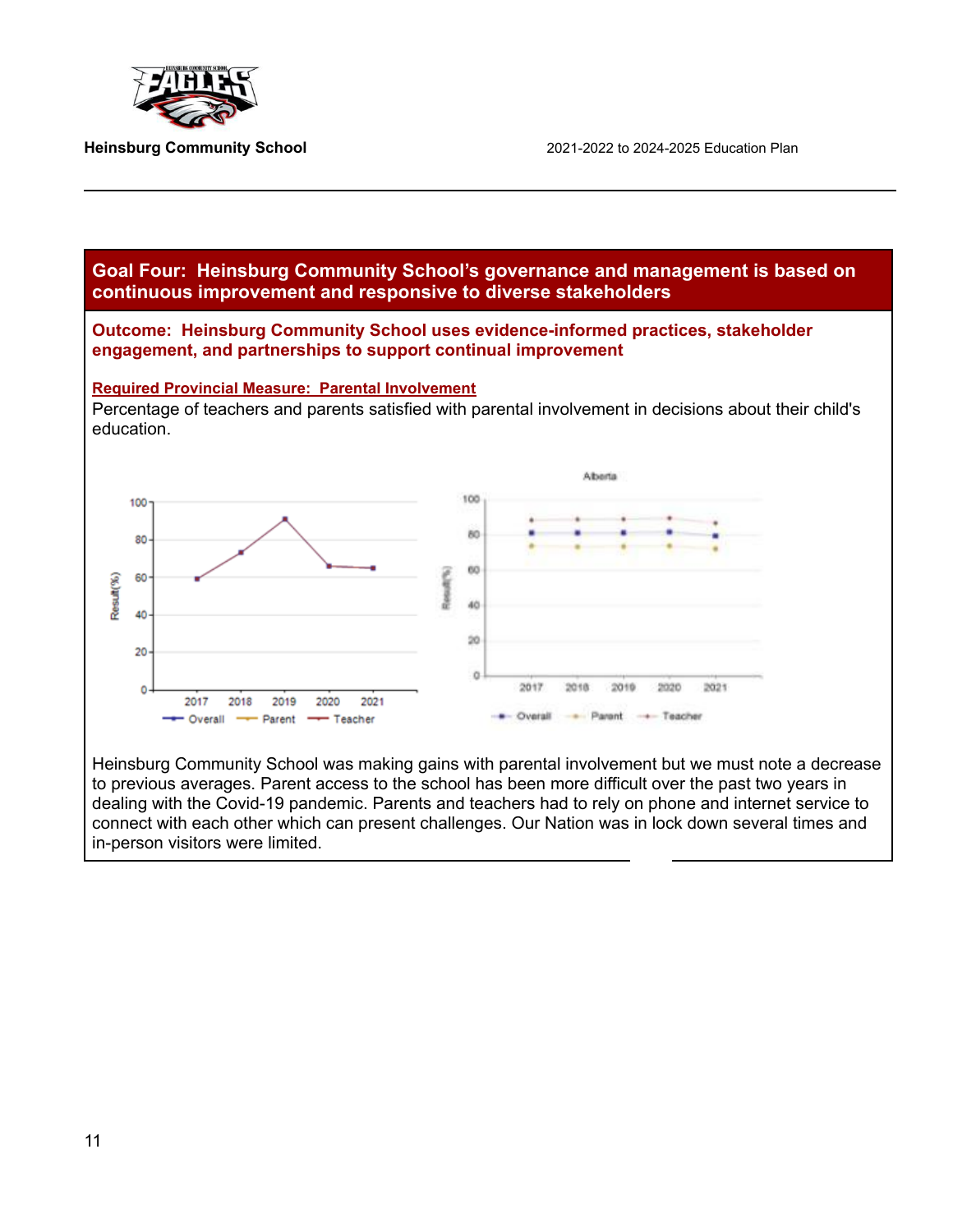

| <b>Strategies</b>                                                                                                                                                                                                                                                                                                                                                                                                                                                                                                                                                                                                                         | <b>Measures</b>                                                                 |
|-------------------------------------------------------------------------------------------------------------------------------------------------------------------------------------------------------------------------------------------------------------------------------------------------------------------------------------------------------------------------------------------------------------------------------------------------------------------------------------------------------------------------------------------------------------------------------------------------------------------------------------------|---------------------------------------------------------------------------------|
| Engage parents and stakeholder in discussions about<br>education and our school community<br>Create opportunities and events that bring parents/family and<br>community into our school<br>Conversations about student absences<br>Parent/Teacher Interviews<br>School Facebook page and website updated with important<br>information<br>Encouraging and teaching parents how to connect to student<br>progress through Powerschool<br>Regular communication with Frog Lake Education and Chief<br>and Council<br>Daily communication with school bus drivers<br>Administration attendance at band and community interagency<br>meetings | <b>Assurance Survey</b><br><b>Parental Involvement</b><br><b>PTI Attendance</b> |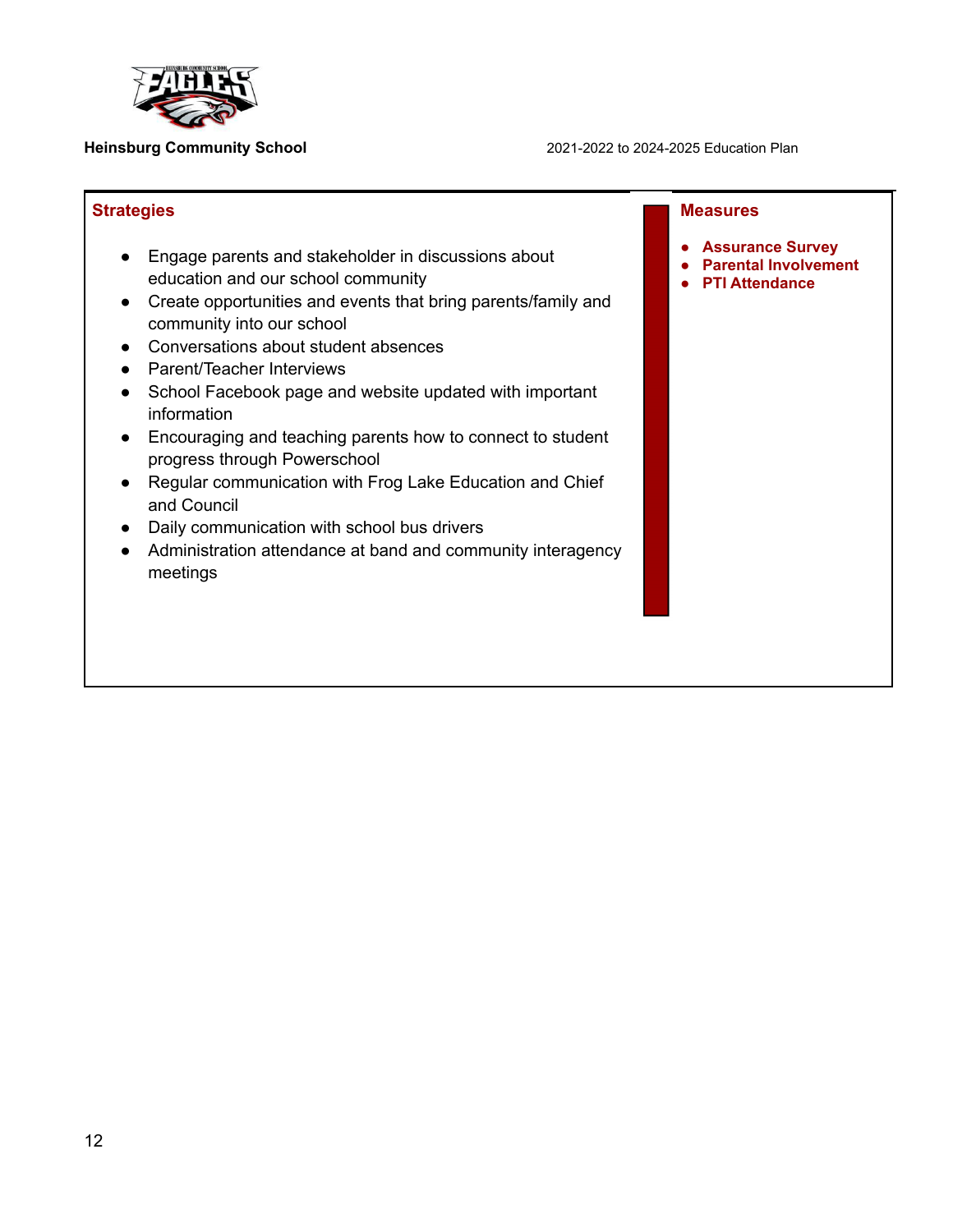

### **Goal Five: Wellness**

**Outcome: Heinsburg Community School creates a culture that supports wellness for students and staff**

### **Required Provincial Measure: Citizenship**

Percentage of teachers, parents and students who are satisfied that students model the characteristics of active citizenship.



Overall results are on the rise but are still slightly lower than the province. 2020 brought forth many challenges for our students. Pandemic safety procedures made it difficult for students to interact with peers and staff. We are happy to see the slight improvement.

### **Required Provincial Measure: Welcoming, Caring, Respectful and Safe Learning Environments (WRCSLE)**

The percentage of teachers, parents and students who agree that their learning environments are welcoming, caring, respectful and safe.

|         | Heinsburg<br>Community<br>School | St. Paul<br>Education | Province | School based scores are good, however, they are slightly<br>lower than the jurisdiction and the province. HCS will<br>continue to utilise in-school and community resources to<br>educate staff and students in this area. |
|---------|----------------------------------|-----------------------|----------|----------------------------------------------------------------------------------------------------------------------------------------------------------------------------------------------------------------------------|
| Overall | 82.8                             | 84.0                  | 87.8     |                                                                                                                                                                                                                            |
| Parent  | n/a                              | 80.6                  | 88.2     |                                                                                                                                                                                                                            |
| Student | 73.8                             | 76.3                  | 79.8     |                                                                                                                                                                                                                            |
| Teacher | 91.7                             | 95.0                  | 95.3     |                                                                                                                                                                                                                            |
|         |                                  |                       |          |                                                                                                                                                                                                                            |